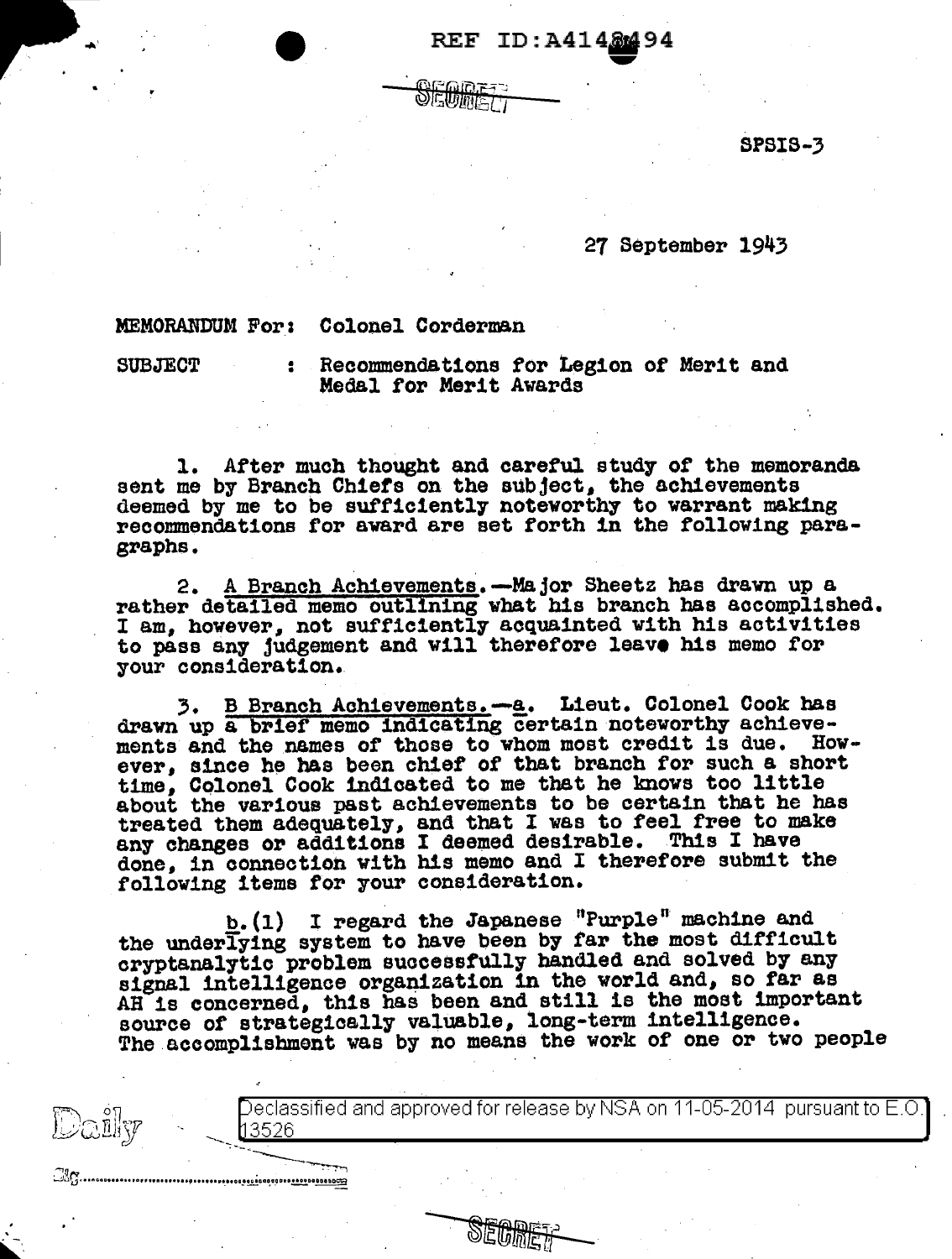$\blacktriangledown$ 

but the result *ot* the cooperative labors of a competent team working under my direction tor a period of over 18 months. (A paper entitled "Preliminary Hietorical Report on the Solution of the 'B' Machine" is on file and available for your perusal.) My principal assistants vere Mr. (now Major) Frank B. Rowlett, Mr. Robert E. Ferner, Mrs. Genevieve Grotjan Fein-·<br>stein, Mr. Albert W. Small, and Mr. Samuel S. Snyder. To Miss stein, Mr. Albert W. Small, and Mr. Samuel S. Snyder. Mary Louise Prather credit should be given for the careful keeping or the records and the index *ot* all messages and it was as a result of her painstaking attention to detail that a paraphrased message was found which formed a very important link in the solution.

**SEMDE7** 

(2) An immediate result of the solution was the possibility of oonstruet1ng a machine to duplicate what the Japanese machine was doing. Th1s vas accomplished without the benefit *ot* any 1ntoFmation whatsoever in the way *ot* captured or pilfered drawings, blueprints, etc., but solely from an understanding of the cryptographic principles underlying the system, so that a machine could be constructed. For the construction of the first and later models the major share of credit is due Mr. (now Major) Leo Rosen and Mr. (now Major) Frank B. Rowlett.

(3) The Purple Srstem bas undergone some changes since its inception. For keeping abreast *ot* those changes and following them cryptanalytically step by step, so that we have never been without the ability to read Purple messages for more than a very rev days at any time, the major share of credit belongs to Mies Mary Jo Dunning, and to Mrs. Feinstein, as well as to Major Rowlett, and Messrs. Ferner and Small. Since December 1941 the major responsibility for the continuity of crypt-<br>analytic operations in connection with the Purple system has been very abl7 discharged by Captain E. Dale Marston.

c. I regard the solution *ot* the Japanese Military Attache System of 1941-43 as being next in importance to the Purple, from the point or view of the amount and value of the intelligence it has yielded and the difficulties involved in the solution. For this-achievement the largeet share or credit is due Colonel J. H. Tiltman of GC & CS, who made the initial break into the system, and tor this, as well as for his other achievements it is recommended that his name be forwarded as deserving of the Legion of Merit award. So rar as AH personnel are concerned, the major share of credit for the JMA solution belongs to Mr. Samuel s. Snyder and Mr. Frank Lewis. Others

-2-

 $\blacktriangleright$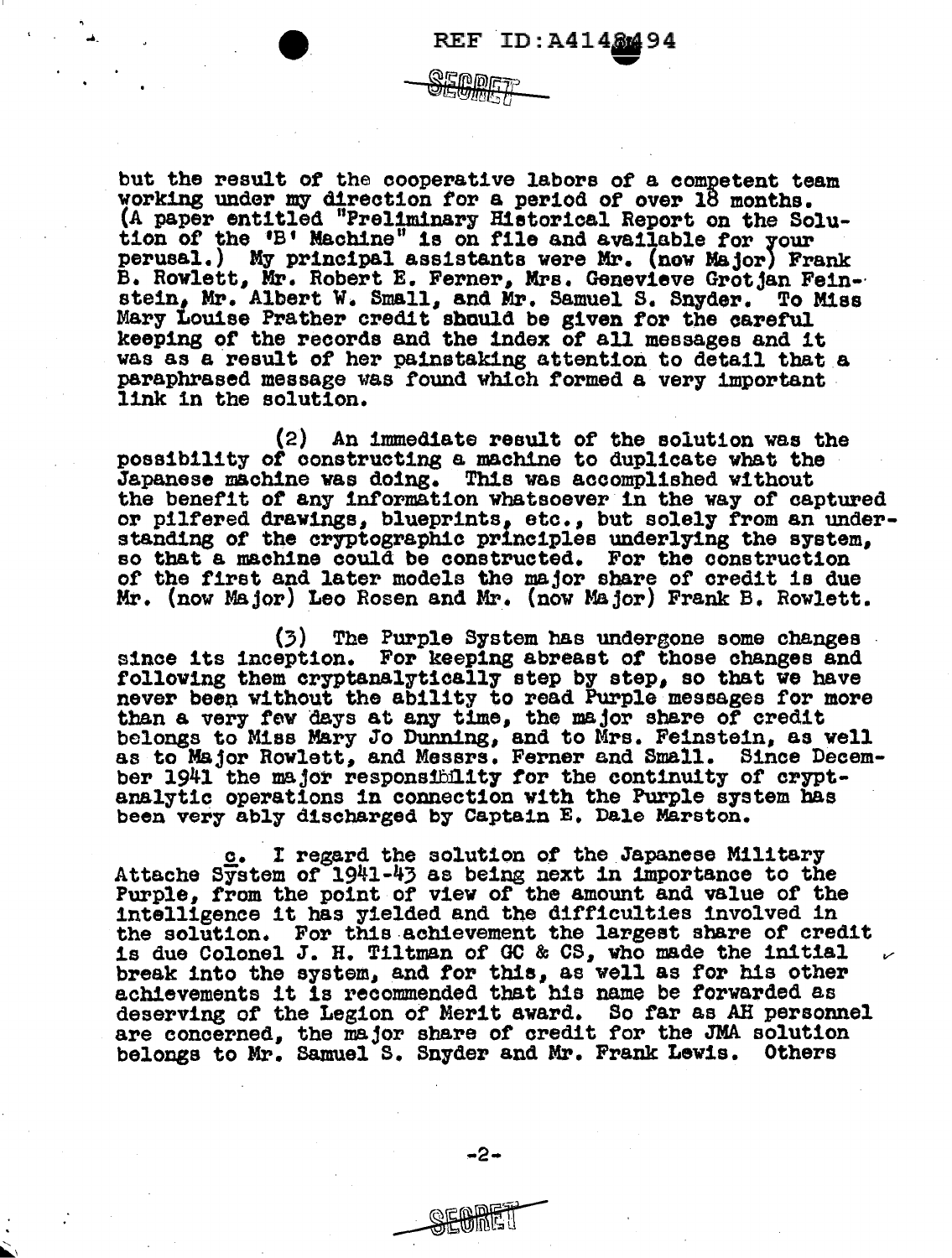who materially assisted in the solution are Mrs. J. R. Thompson, Mr. (now 2d Lieut.) Karl Elmquist, and Messrs. Edward Christopher and c. Ronald Cassity.

 $d.$  The next most valuable source of intelligence was the Japanese transposed oode system known as "J-18" and "J-19". Its solution represented a high cryptsnal7tic achievement, for initially the system appeared to be impregnable. For the development or the techniques and procedures in solution and for the mechanization or those techniques and procedures major credit belongs to Major Rowlett and Messrs. Ferner and Small. For continuity in cryptanalytic operations, credit belongs to the group under the direction of Colonel J. A. Verkuyl, including Mr. Eugene Waltz, Mr. William o. Bryan, Mr. Joseph s. Petersen, Jr., Mr. (now Sgt.) George Hurley, Miss Isabel M. Murdock, and Miss Elizabeth Stevens.

e.(l) The next most noteworthy cryptanalytic achievement of Blanch, in my opinion, is the solution of the German diplomatic system known as the "Keyword" or "Floradora" system.<br>For sheer perseverance and bulldog determination, clever analysis, ability to detect and to employ minute clues leading to the ability to detect and to employ minute clues leading to the *v* ultimate breakdown of the system, after GC & CS had given up the problem as hopeless, and for organizing the procedures so that the very large amount of work involved could be expeditiously handled, the major share of credit belongs to Lieut. Colonel Solomon Kullback. His principal assistants whose contributions deserve mention are: Mrs. Delia Sinkov, Mr. Frank W. Lewis, Major Leonard Bickwit, Captain Roy D. Johnson, lst Lieut. Leonard Seidenglanz, and Master Sergeant William Lutviniak.

(2) For organizing the vast amount of IBM work involved and for devising new procedures for facilitating the operations in connection with the German Keyword Syetem, Captain Stephen Dunwoll deserves particular mention.

f. The very recent cryptanalytic successes in Japanese<br>Army systems will undoubtedly prove to be of the utmost importance<br>within a short time. For these successes the major share of credit belongs to Lieut. Colonel Solomon Kullback, Mr. Frank ll. Lewis, T/4 Carl D. Mead, Mrs. Delia. Sinkov, and Mr. Albert W. Small, who was in charge of direction of the problem up to 15 March 1943. Also, the cooperation and contributions *ot*  Lieut. Colonel Abraham Sinkov and Major H. L. Clark of the Central Bureau in this field have been important 1n the success achieved.

<u>oemie i</u>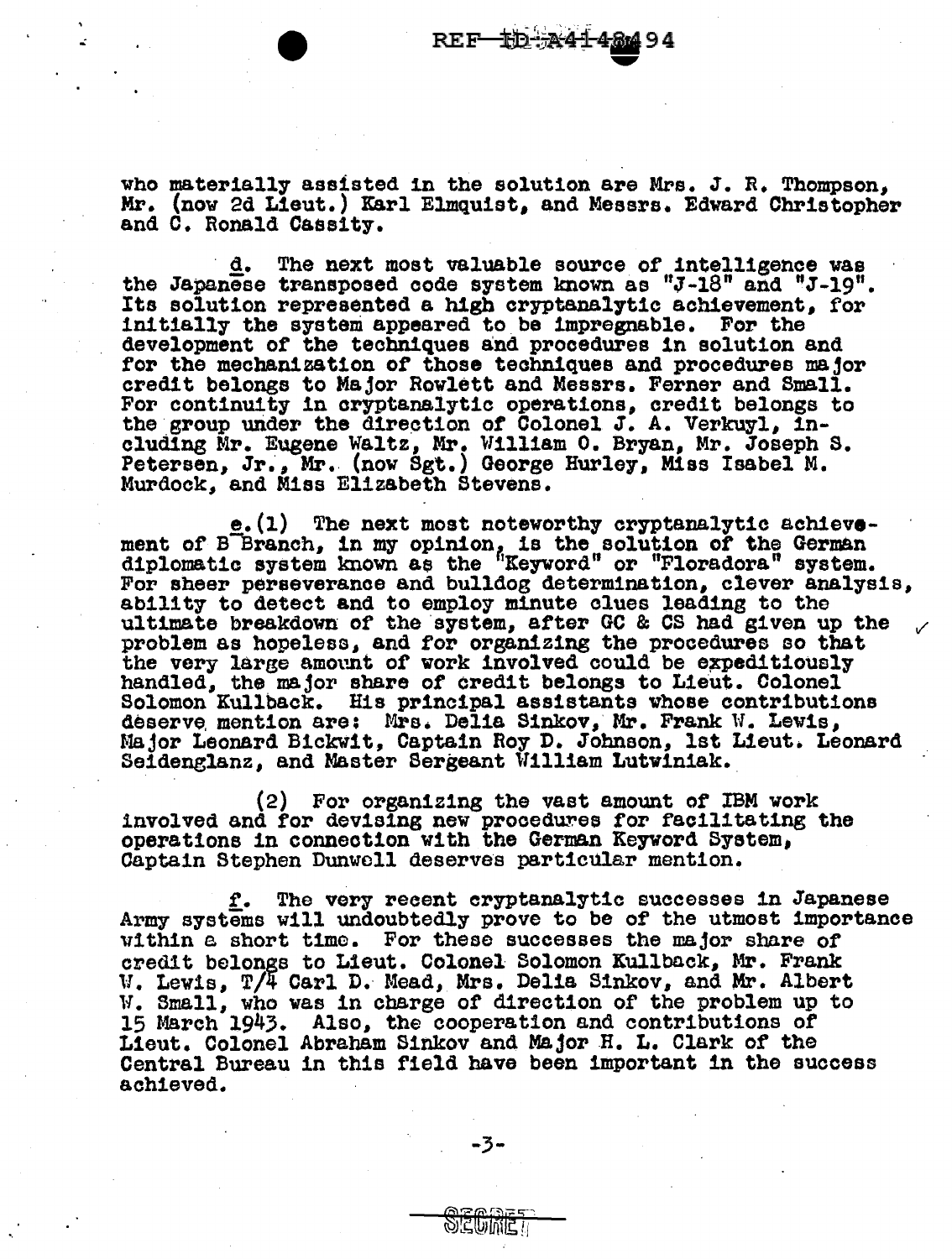## Noteworthy also are the following achievements: g.

(1) Cryptanalysis of the Hagelin Cryptograph as used by the Finnish and Swedish Diplomatic Services. For this excellent cryptanalytic accomplishment the following persons deserve mention: Mr. Robert 0. Ferner, Captain John N. Seaman, Technical Sergeant George H. Vergine, Dr. Martin Joos, 1st Lieut. William P. Bundy, 1st Lieut. Walter J. Fried, and 1st Lieut. Arnold I. Dumey.

(2) Solution of meteorological messages for North African Invasion Forces, for which the major portion of credit goes to Captain Edmund Wrigley.

(3) For organizing the IBM section the major portion of credit belongs to Major Perry Molstad; for devising new applications of those machines for cryptanalytic purposes. Captain James B. Greene and Captain Stephen Dunwell deserve special mention. For supervising the work in the IBM rooms and for loyalty to duty, industry, conscientiousness, and understanding of the problems of the employees supervised, much credit belongs to Master Sergeant John P. Hassett, Miss Delores Ekberg, and Messrs. Ulrich Kropfl and Charles Ehrmann.

None of the cryptanalytic achievements of B h. Branch in connection with Japanese diplomatic systems would have been useful had it not been for the excellence of the contribution made by the principal Japanese translators. In particular the work of Mr. John B. Hurt and the late Mr. Paul S. Cate deserve special mention in connection with the solution of the Purple system. Mr. Hurt has been since then ably assisted by Messrs. Germand, Nelson, Millard, Zaugg, Benson, Buchanan, and Faust, all of whom deserve mention.

4. C Branch Achievements.--a. Colonel Allsopp has drawn up a memo indicating certain noteworthy achievements and the names of those to whom most credit is due. However, since<br>he has been chief of that branch for such a short time, Colonel Allsonp asked Lieut. Colonel Cook, former Chief of the branch, to assist him, and the memo submitted represents their joint work. But in view of the fact that there were, in my opinion, several deficiencies in the memo as submitted, I talked with both Colonel Allsopp and Lieut. Colonel Cook and pointed out items which I regarded as worthy of mention and which neither of them had full cognizance of. With their approval I have only used the list submitted by Colonel Allsopp as a general guide and submit the following items instead.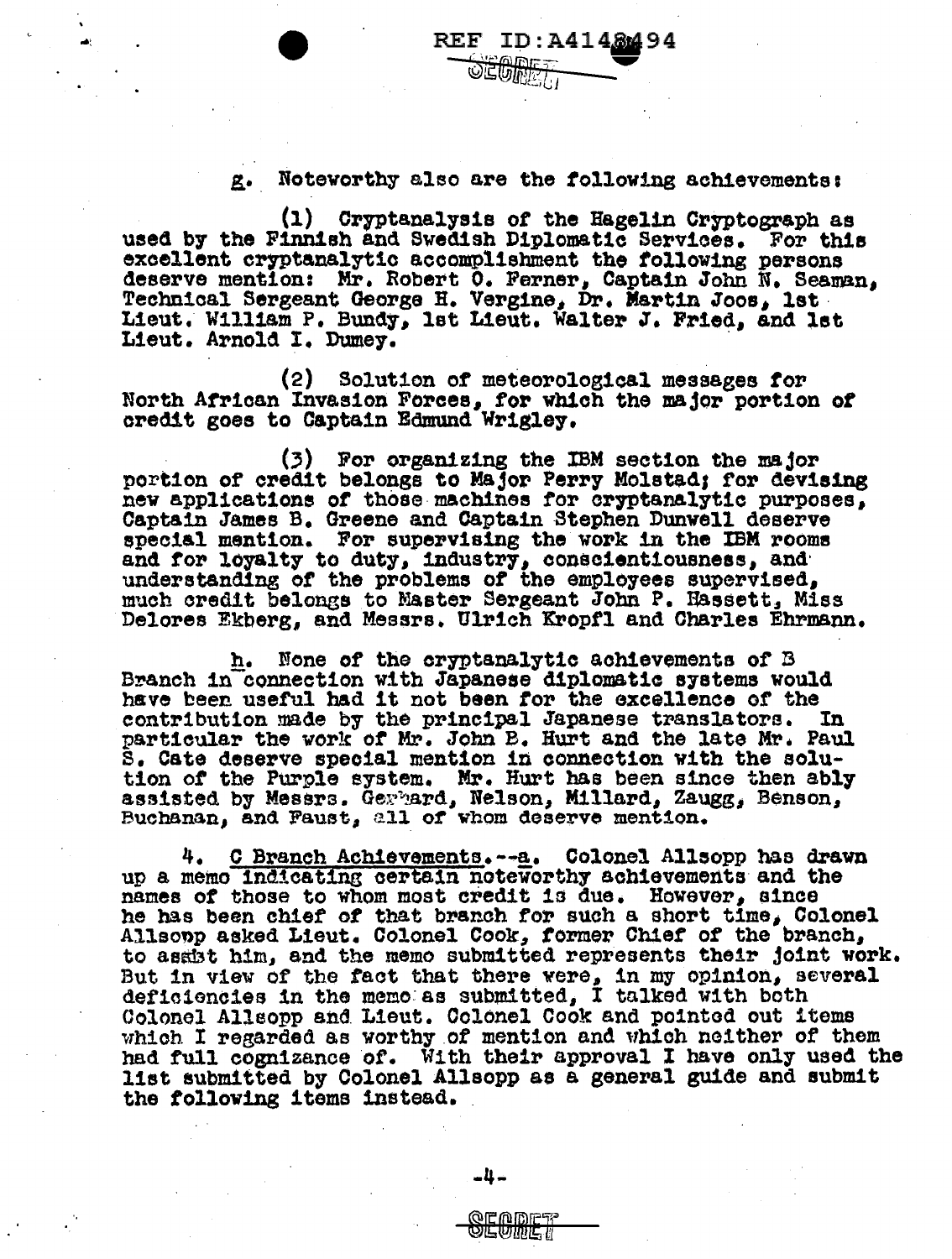Cryptographic Developments. - Several of these b. are worthy of note:

<u>QEQDET</u> **DIEMILE ST** 

 $(1)$ Converter M-134A. - This was the first automatic cryptograph developed by the Signal Corps and was the result of my invention (see U.S. Patent Application Serial No. 682,096, filed 25 July 1933, complete assignment, to War Department by William F. Friedman). This machine was successfully employed for several years for highly secret and confidential communications between Washington, Panama, Hawaii, Philippines, and London (Military Attache's office). A number of these were also issued to the State Department for communications between the Department in Washington and our Embassy in London, and are still in heavy use between those two points. A number of them were also issued to the Office of Strategic Services and are now used for communications between OSS offices in Washington, London, Cairo, and Casablanca. Improvements recently made, by the addition of Keying Mechanism M-299, which replaces the key-tape transmitter by an automatic controlling device, places the machine on better footing cryptographically than any other machine now in existence, not even excluding Converter M-1340. However, because mechanically and electrically these machines are not too satisfactory they are being recalled from service, for special usage to be determined later.

(2) Converter M-134C.--Converter M-134A. which employed key tapes for controlling the displacements of the cipher rotors, was later superseded by Converter M-134C, in which the tape is eliminated and the displacements of the cipher rotors are erratically cantrolled by a sequence gener-The principle of ated by a separate set of control rotors. using a rotor as a key generator was the invention of Mr. (now Major) Frank B. Rowlett. The reduction of this principle to practice and the design of the various elements entering into Converter M-134C was the joint work of Major Rowlett and my-<br>self (see U.S. Patent Application Serial No. 70,412, filed 23 March 1936, complete assignment to War Department by Frank **E. Rowlett and William F. Friedman.)** The importance and value of Converter M-134C in the conduct of the war hardly needs emphasis here. Since funds were available to the Navy soon after our invention, the first model of the machine itself was produced under a Navy contract in 1940, the two services collaborating in the final design, however, Converter M-134C now forms the backbone of all the secret and confidential communications of both services, including the Air Forces, the Coast Guard, and the Marine Corps.

-5-

**JEWRELI**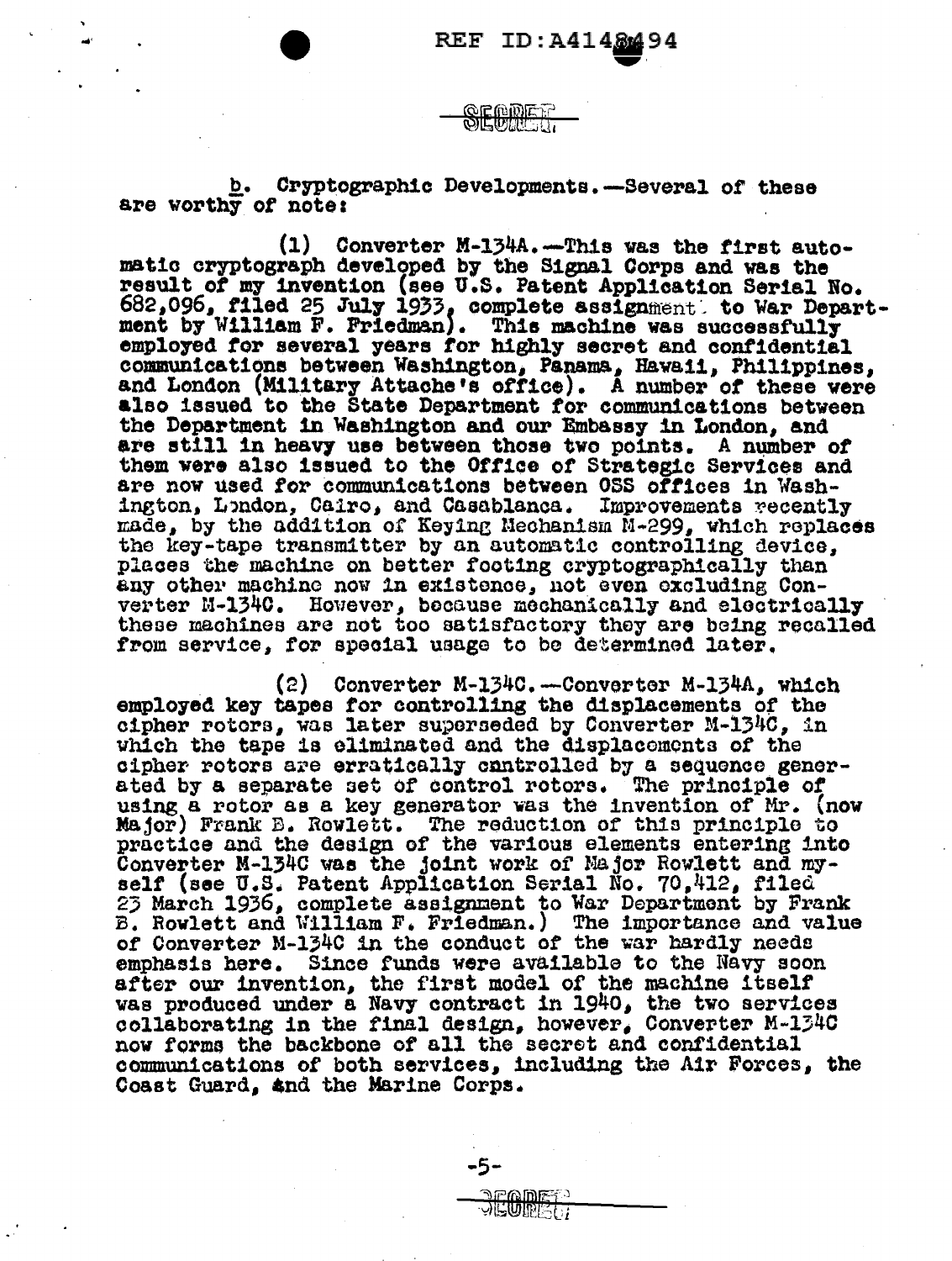$(3)$  Converter M-228.-The necessity for providing automatic encipherment and decipherment for teletype communications was recognized a number of years ago.<br>The invention and design of Converter M-228 was the result of the joint work of Major Rowlett and myself (see U.S. Patent Application Serial No. 443,320, filed 16 May 1942, complete assignment to War Department by the inventors). These machines assignment to War Department by the inventors). These machines<br>are highly useful for secret and confidential land-line teletype communications; at present it is also used for confident1al radio oommun1cat1ons.

**OLED BY OEUHET** 

REF ID:A4148494<br>DREF =

 $(4)$  "Zero Machine".--Early in 1942 a need developed for speedy intercommunication between X and Y (names furnished on request). A special project was set up and the first "autosigaba" produced by contract vith the Western Union Cable Co. The design *ot* the cryptographic apparatus was worked out by Major Rosen and myself. The system has worked and is working very satisfactorily, large volumes of traffic now being handled over this o1rcu1t.

 $(5)$  Converter M-325 and M-294.-These will be discussed under E Branch heading.

(6) Cipher Device M-138.-The cryptographic systems employing this device has served for a number *ot* years as the principal means or secret and confidential 1ntereommunication among the War Department and the many posts, camps, and stations within the U.S. It is still serving in this capacity and in addition it is the secondary or back-up system for use when the automatic oryptographic m3chines are out of commission. For developing the present form or the device and the system *ot* employing variable strip alpbabete 1n oonnection with it, major credit belongs to Mr. William F. Friedman, (see U.8. Patent Application Serial No. '00.212, filed 19 October 1943).

**e.** Cipher Machine Section.--The Cipher Machine<br>Section organized and supervised schools for the training of maintenance men for all types of cipher machines. Graduates of these schools are at present maintaining U.S. Army cryptographic equipment in all theaters of operations. Improved<br>maintenance methods have been developed. Certain production<br>facilities were installed and put into efficient operation.<br>The personnel who achieved the above were un of Major Kenneth Kuhn.  $-6-$ 

-6-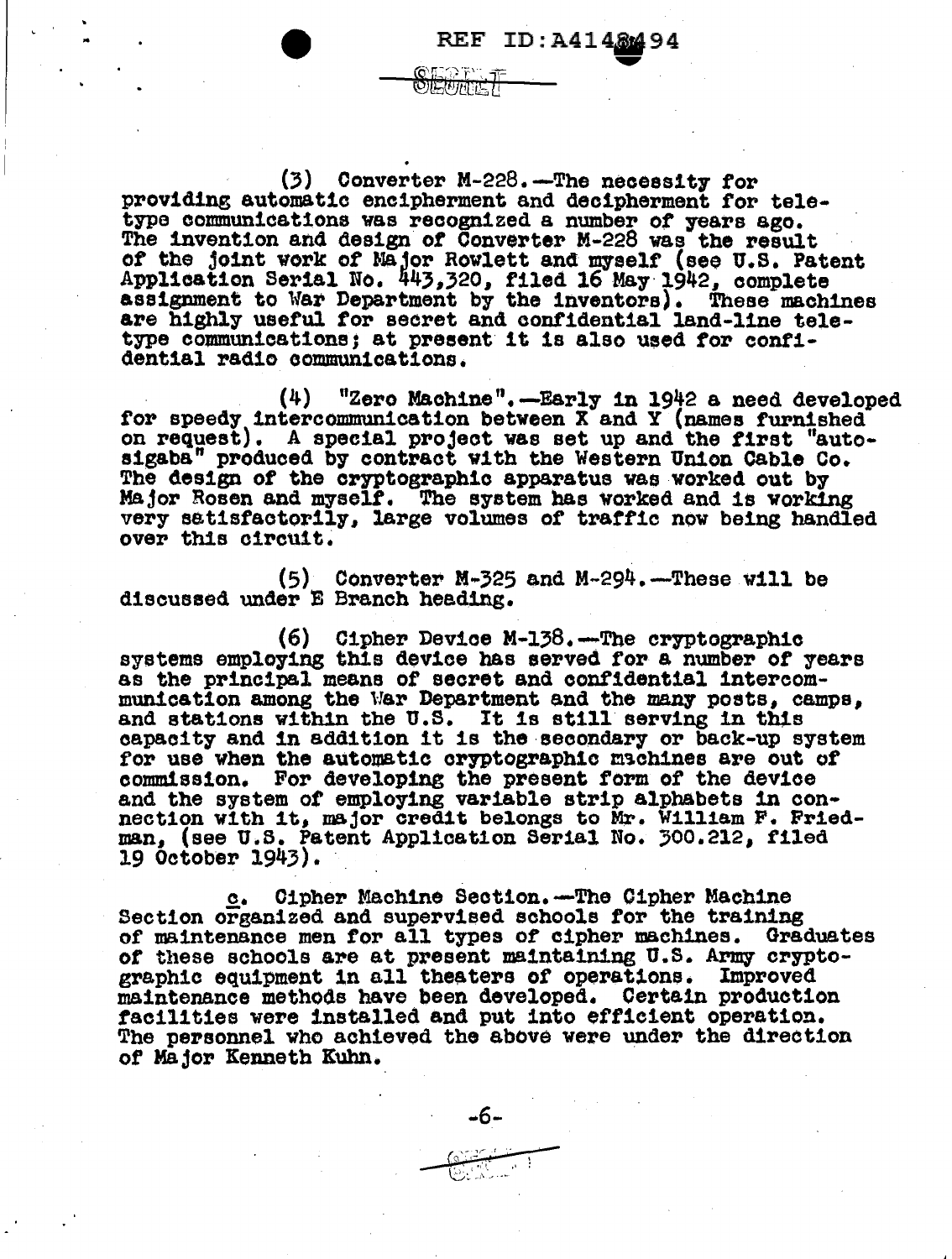Security Section. - The work done by this section in improving our own cryptographic techniques and finding sources of weakness has been of considerable importance. In. particular, an extensive study was made of the converter M-209. Research was conducted on methods of solution of messages enciphered by this equipment. The techniques developed during this research were incorporated into the cryptographic system employing the converter thereby improving the security of the cryptographic system. The personnel who achieved the above were under the direction of PFC Paul R. Reimers.

e. Operations Section.-In the latter part of 1941 the undersigned began a study of all the cryptographic systems employed within the military establishment, with a view to their simplification and at the same time improving the overall security in cryptographic communication. This study resulted in the devising and development of the Cryptonet System, which more equably distributes the exceptionally heavy traffic load carried by individual War Department cryptographic systems. The Operations Section put the cryptonet system into effect without any disturbance in the continuity of cryptographic communication. A printing plant was put into operation. Cryptographic systems were produced and distributed throughout the world to a rapidly expanding list of holders. The personnel who accomplished these operations were under the direction of Captain Thomas R. Chittenden.

f. Procurement Section.-The procurement of all cryptographic equipment contracted for by the Signal Security Agency was supervised by the Procurement Section. Since all equipment was of special design it was necessary to supervise tooling as well as production. Due to shortages of critical materials the difficulties encountered were greatly increased. These obstacles were overcome and at the present time there are no back orders on hand for equipment and stock piles are being built up. The personnel who achieved the above were under the direction of Captain Russell H. Horton.

g. General. -- For organizing C Branch, for successfully organizing the many activities therein conducted, and for his contribution toward establishing and maintaining cryptographic security in communication during several critical years, much credit belongs to Lieut. Colonel Earle F. Cook for his noteworthy achievement.

-7-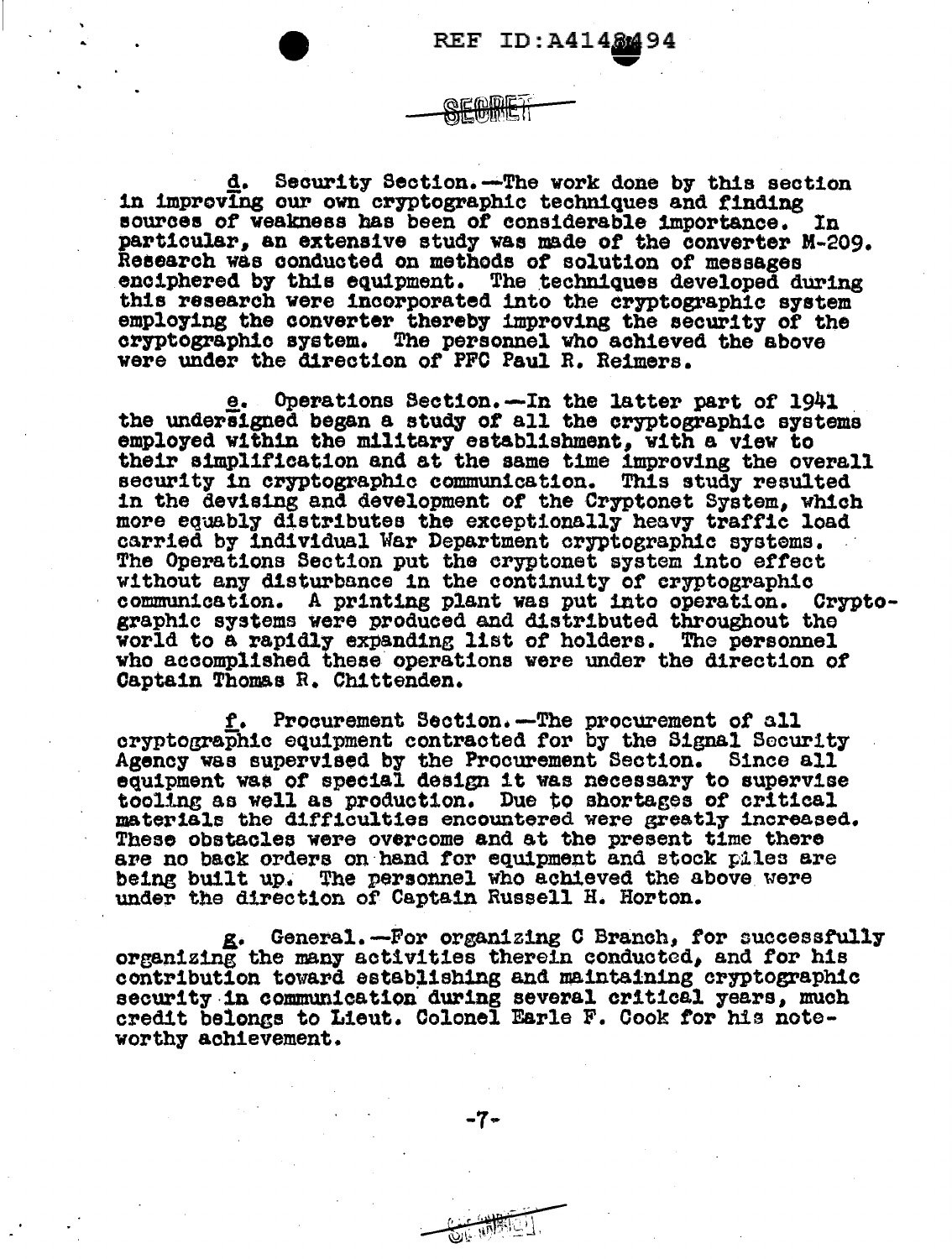5. D Branch.-In a certain letter dated 3 January 1942, addressed to a cover name in Sweden and having as a return address a certain box office number in the Mexico City Post Office, there were found six microphotographs bearing information from the Japanese Naval Attache in Mexico and intended for the naval General Staff in Tokyo. They dealt with the reports of secret agents giving estimates of damage at Pearl Harbor and the Philippines. They also contained a forecast of the probable U.S. war plan in the Pacific for 1942. **The** discovery of these microphotographs and the revelation of their contents, was in my opinion, a noteworthy accomplishment. For this, and for the development of simplified and improved methods of microphotography, for use by our own agents, Lieut. Colonel A. J. McGrail is well deserving of mention for his noteworthy achievements.

б. E Branch.-a. Traffic Analysis.-Traffic Analysis was started as a new subject under the Signal Security Service in August of 1942. This operation in a new field has required the best in organization, attention to detail, foresight and imagination. It has had a pronounced effect on intercept coverage in supplying the necessary information for efficient assignment of tasks. It has also been of assistance to the cryptanalysts of B Branch and has supplied valuable order of battle data to the Assistant Chief of Staff, G-2. Captain Warren K. Hall has been associated with this work from its inception, and has been in direct charge during most of the time during which it has been conducted, much of the success enfoyed having been the result of his leadership and guidance. He is very ably assisted by Lt. Ralph J. McCartney, in charge of Japanese Army Traffic Analysis, and by M/Sgt. Stephen Wolf, who is the outstanding authority on Japanese Army Communications.

b. Communications.-The Signal Security Service communications have been rapidly expanded to meet the changing situation requiring speed as well as quantity of material handled. Only some eight months ago, the wire communications for intercept traffic were practically non-existent. At the present time there are six full time channels to our West Coast, radio communications for intercept traffic to Brisbane, Algiers, and Asmara, and arrangements for cable communication through BSC in New York to Ottawa and London. Over 6.000 messages a day are received by wire or radio means. An extensive communications net work exists for our own purposes. Most of this work has been accomplished by lst Lieut. William F. Drees.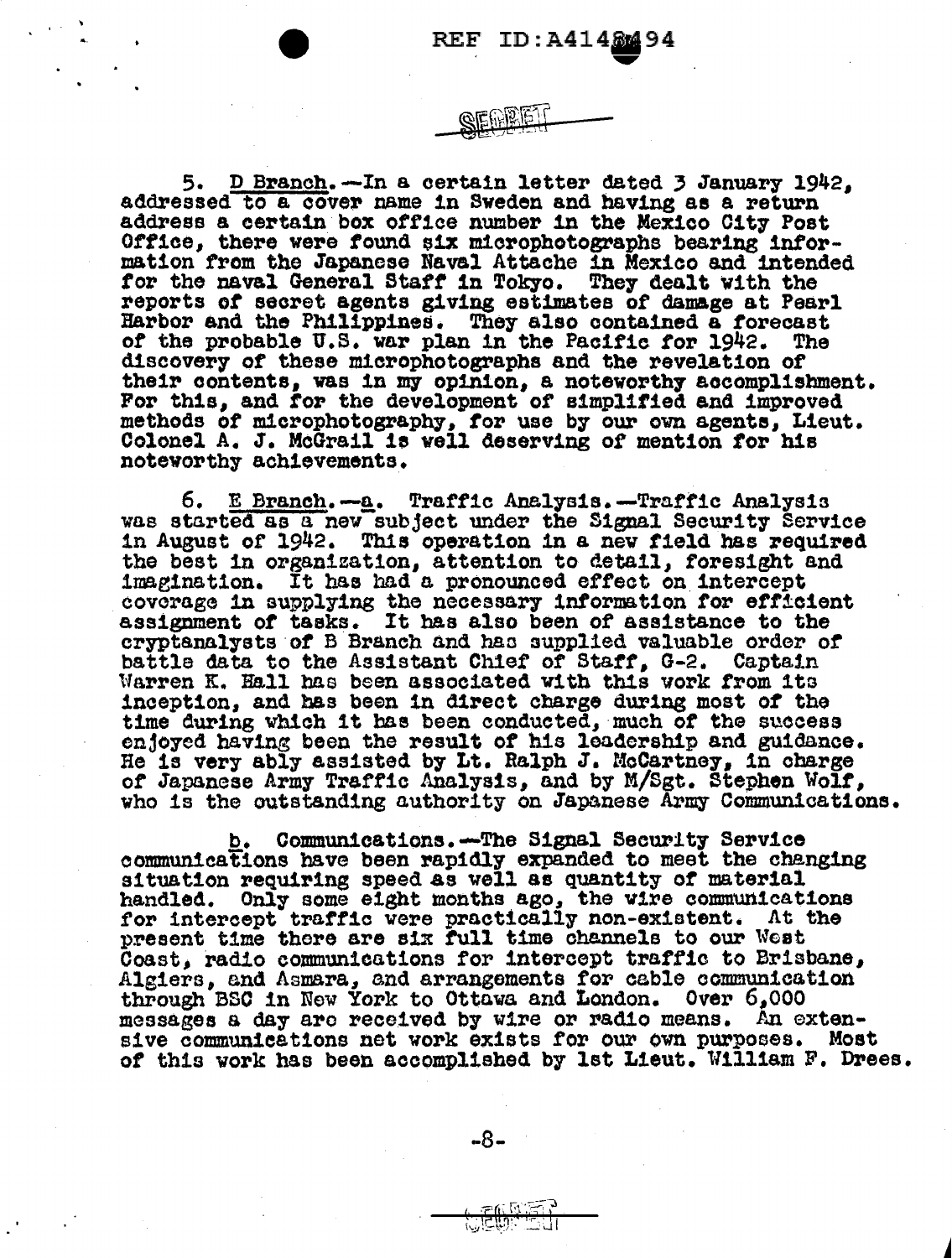He has given these matters his personal attention and through his individual efforts he has made the communication system what it is in such a short time. In addition to this, Lieut. Drees is responsible for the organization and operation of a system for receiving and processing upwards of 10,000 messages per day. During the month of July 380,000 such messages were received by all means and processed.

心区 त्याद्राणितान्त्र

Intercept personnel. -Shortly after the fall of Corregidor, two intercept operators, Lieut. Godfrey (then Sgt.) and Sgt. Shimmel were sent with a small quantity of equipment to Australia to test for a site to build another intercept station to replace the one lost in the Philippines. These two men never reached Australia. They were sent through Java and with the occupation by the Japanese went on the India with Major Martan. They established themselves in New Delhi, India and began intercept operations. These two men, acting on their own initiative, intercepted and shipped to the Signal Security Service a sub-<br>stantial quantity of Japanese Army material. They were also very helpful in submitting all data, notes on Japanese procedure and operating peculiarities which they were able to discover. As a result of their work, a twenty-man intercept station is being established at New Delhi. When the original mission of these men was changed by virtue of their going through Java into India instead of Australia, they could have given up the intercept project and returned to the United States, or attached themselves to some other signal unit for other work in India without warranting criticism. Their devotion to duty, courage and initiative led them to carry on despite difficulties and produce desirable and valuable results.

Other work.  $-(1)$  Although not a member of Signal Security Agency, Major Orla St. Clair, Officer in Charge, Signal Intelligence Service, Western Defense Command and Fourth Army, has performed outstanding work directly effecting the Signal Security Agency. He organized the traffic handling system for the three radio intelligence companies on the West Coast, and Two Rock Ranch, and assisted in arranging the performance of these radio intelligence companies along lines indicated by SSA. His tireless energy and personal attention to our needs has been of inestimable assistance. His spirit of cooperation was unusual.

(2) For reorganizing the intercept operations of SSA, for organizing the traffic analysis section from the

 $\mathcal{O}(\mathfrak{t}_n)$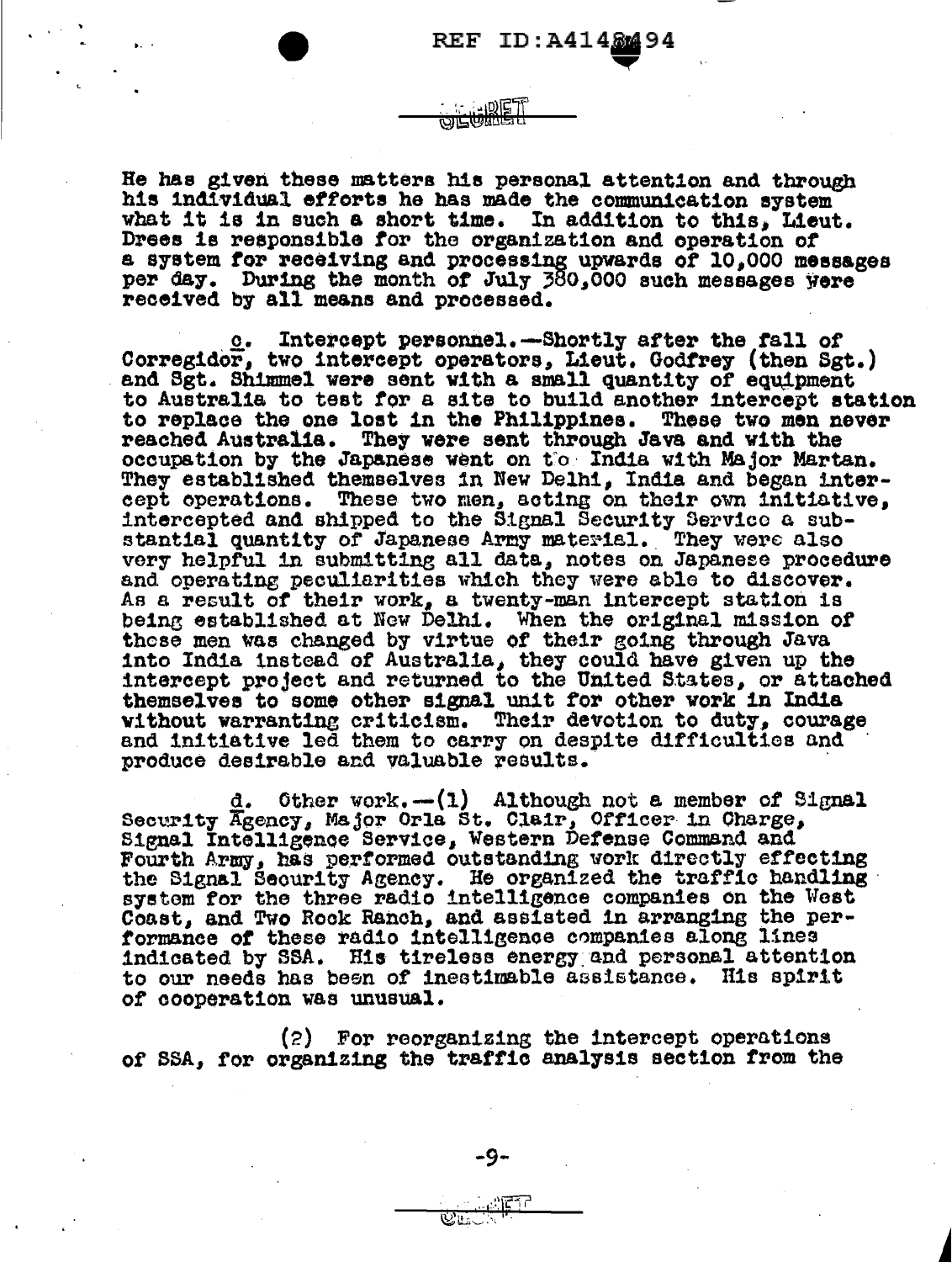deuine i

ground up, and for systematizing the very voluminous communications activities of the SSA, special credit belongs to Lieut. Colonel H. McD. Brown for a noteworthy achievement.

7. F Branch. - a. For the development, procurement, and installation, of the special rapid cryptanalytic equipment X-68003, and for training of a maintenance force for this equipment, the major share of credit belongs to Mr. S. B. Williams, of the Bell Telephone Laboratories and Major Leo Rosen.

Credit for the development of Converter M-294 and Converter M-325 belongs to the late Mr. A. H. Reiber and Mr. W. Zenner, of the Teletype Corporation of Chicago, Major Leo Rosen, and myself. The basic patent covering the cryptographic principles underlying Converter M-1340 (Rowlett and Friedman) also cover Converter M-294. The basic principles covering the design and cryptographic principles underlying Converter M-325 were covered in a patent application of filed on 6 December 1941, with the R and D Branch,  $OCS1g0.$ )  $S^{fmlc}$ 

8. HQ Branch.-Lieut. Colonel Slack has been consulted and he feels that this branch has made no achievements sufficiently noteworthy to warrant recommendations. However, it is thought that he is perhaps a bit too conservative. In my opinion, the work done in obtaining the necessary personnel for the large expansion which the SSA underwent from December 1941 to recent months, and in setting up the payroll and the complicated procedures in making deductions for retirement, victory tax, bond purchases, etc., is deserving of note. Its recommended that you consult with Colonel Slack on this It matter and ascertain the names of those to whom credit is due.

Training Branch. - Major Edgerton has been consulted 9. and he feels that this branch has made no achievements sufficiently noteworthy to warrant recommendations. It would, however, be false modesty if I failed to note the fact that the special texts in cryptography and cryptanalysis written by me during the past years were of immeasurable aid in the self-instruction of the large majority of the new workers, and that these texts have been in demand by other and allied services.

10. Personnel outside SSA. - a. The contribution of Colonel Tiltman has already been mentioned above. In addition.

 $\text{CCE} \rightarrow \text{C}$